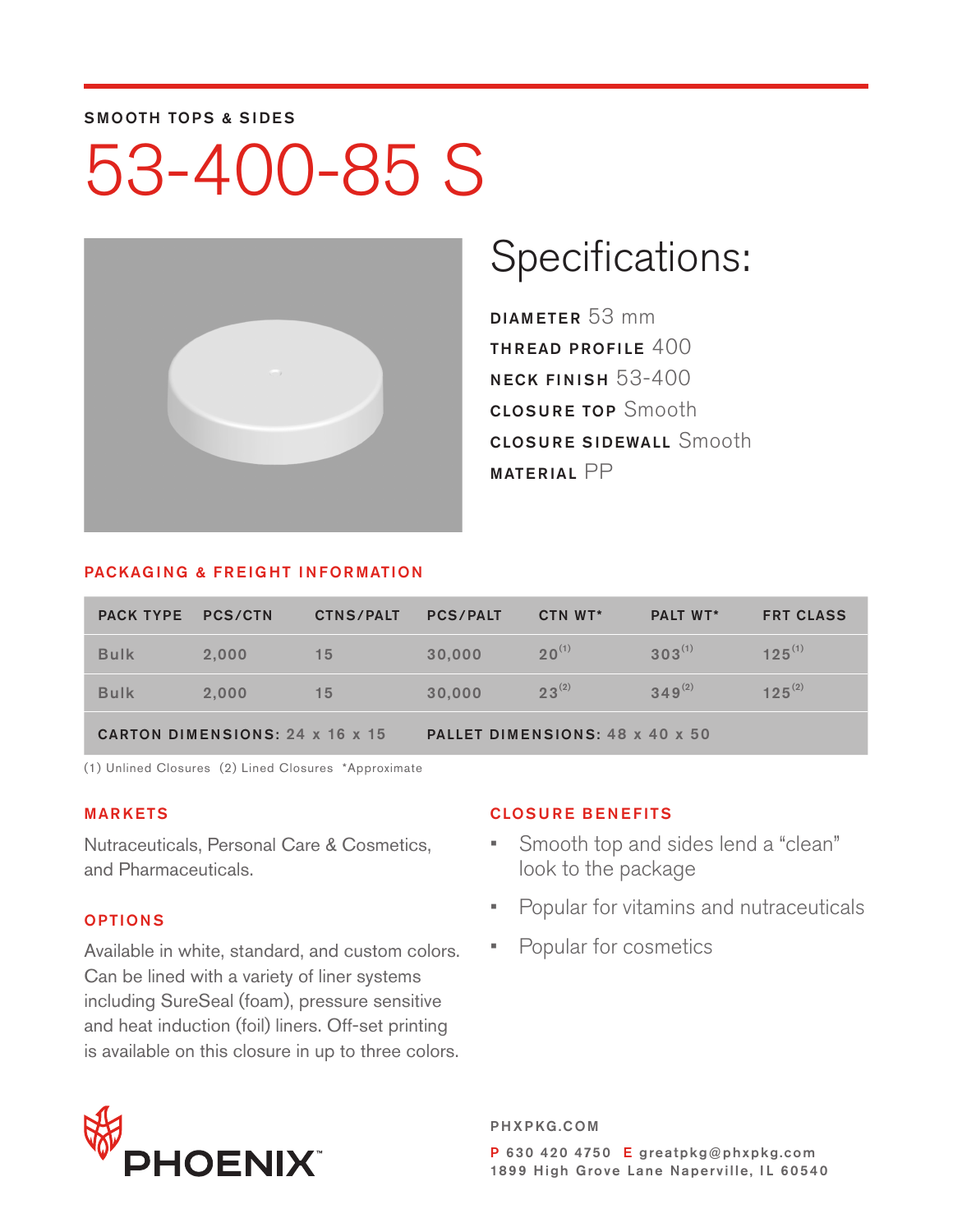#### SMOOTH TOPS & SIDES

53-400-85 S



| NOTES: (UNLESS OTHERWISE SPECIFIED)<br>1. ALL DIMENSIONS ARE IN INCHES.<br>2. SEE CHART FOR DIMENSIONAL TOLERANCE. |     |                   |                                                     | 11.28.07 Modify Wall Thicknesses                                     | DN I       |
|--------------------------------------------------------------------------------------------------------------------|-----|-------------------|-----------------------------------------------------|----------------------------------------------------------------------|------------|
|                                                                                                                    |     | <b>DATE</b>       |                                                     | <b>DESCRIPTION</b>                                                   | BY         |
| THIS OR FACSIMILE THEREOF IS THE EXCLUSIVE PROPERTY OF                                                             |     | <b>TOLERANCE</b>  | $ $ PITCH/TPI 167<br>$6$ TURNS 1-1/8<br>MAT'L<br>PP |                                                                      |            |
| PHOENIX AND MAY NOT BE REPRODUCED WITHOUT THE<br>EXPRESSED WRITTEN CONSENT OF PHOENIX. SOME OR ALL OF              |     | ±0.1              | <b>DRAWN</b>                                        | $ \text{DATE}$ 10 18 07<br><b>DMN</b><br><b>SCALE</b><br>$2 \cdot 1$ | <b>REV</b> |
| THE ITEMS DEPICTED ON THIS DRAWING MAY BE COVERED BY                                                               | XX. | ±0.02             |                                                     |                                                                      |            |
| CURRENT PATENTS OR PATENTS APPLIED FOR BY PHOENIX.                                                                 |     | $XXX$ $\pm$ 0.010 |                                                     | $53 - 400 - 85$ SI                                                   |            |



PHXPKG.COM

P 630 420 4750 E greatpkg@phxpkg.com 1899 High Grove Lane Naperville, IL 60540